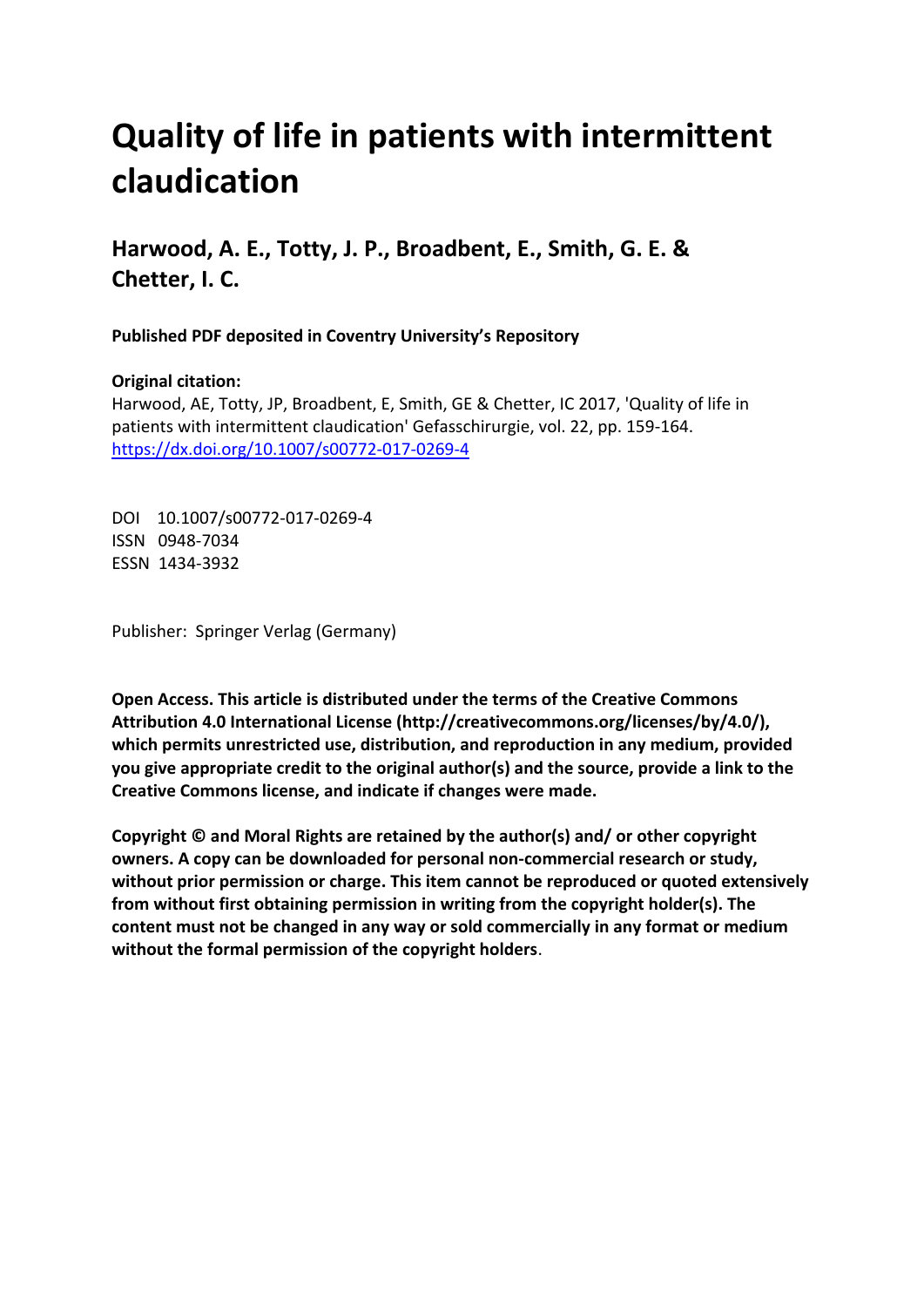Gefässchirurgie 2017 · 22:159–164 DOI 10.1007/s00772-017-0269-4 Published online: 18 April 2017 © The Author(s) 2017. This article is an open access publication.



## **A. E. Harwood · J. P. Totty · E. Broadbent · G. E Smith · I. C. Chetter**

Academic Vascular Surgical Unit, Hull Royal Infirmary, Hull, UK

## **Quality of life in patients with intermittent claudication**

#### **Introduction**

Peripheral arterial disease (PAD) is a common chronic condition that can cause lower extremity pain when walking; classically known as intermittent claudication (IC). Clinically patients have diminished or absent pulse on physical examination and an anklebrachial pressure index (ABPI) of <0.9 [\[28\]](#page-6-0). The prevalence of PAD is around 4% increasing with age, gender, ethnicity and rises up to and above 10% over the age of 70 years [\[27\]](#page-6-1).

The impact of PAD on quality of life has been well demonstrated [\[31\]](#page-6-2), with IC not only affecting walking distance, capacity and physical activity but social function, emotionalwell-being and mental health  $[35]$ . The primary treatment aimisthereforenotonlytoimproveblood flowinto the leg but also the quality of life for the patient. National governing bodies recommend a supervised exercise programme as the first line treatment, along with best medical therapy [\[25\]](#page-6-4). If supervised exercise is not feasible, acceptable or accessible for patients [\[17\]](#page-6-5) then more invasive therapies, such as angioplasty or bypass surgerymay be utilised. Quality of life (QoL) is an important outcome measure with the World Health Organization (WHO) defining it as "physical, social and mental well-being and not just an absence of infirmity" [\[31\]](#page-6-2). Since QoL is an important outcome indicator of treatment success, most clinical trials include some form of QoL measure amongst their outcomes. The QoL can be measured with either generic or disease-specific questionnaires and although there are a multitude of questionnaires available for use in the PAD population, no consensus exists as to which questionnaire is the



<span id="page-1-0"></span>**Fig. 1 ▲** Prisma flow diagram of literature search process. CLI critical limb ischemia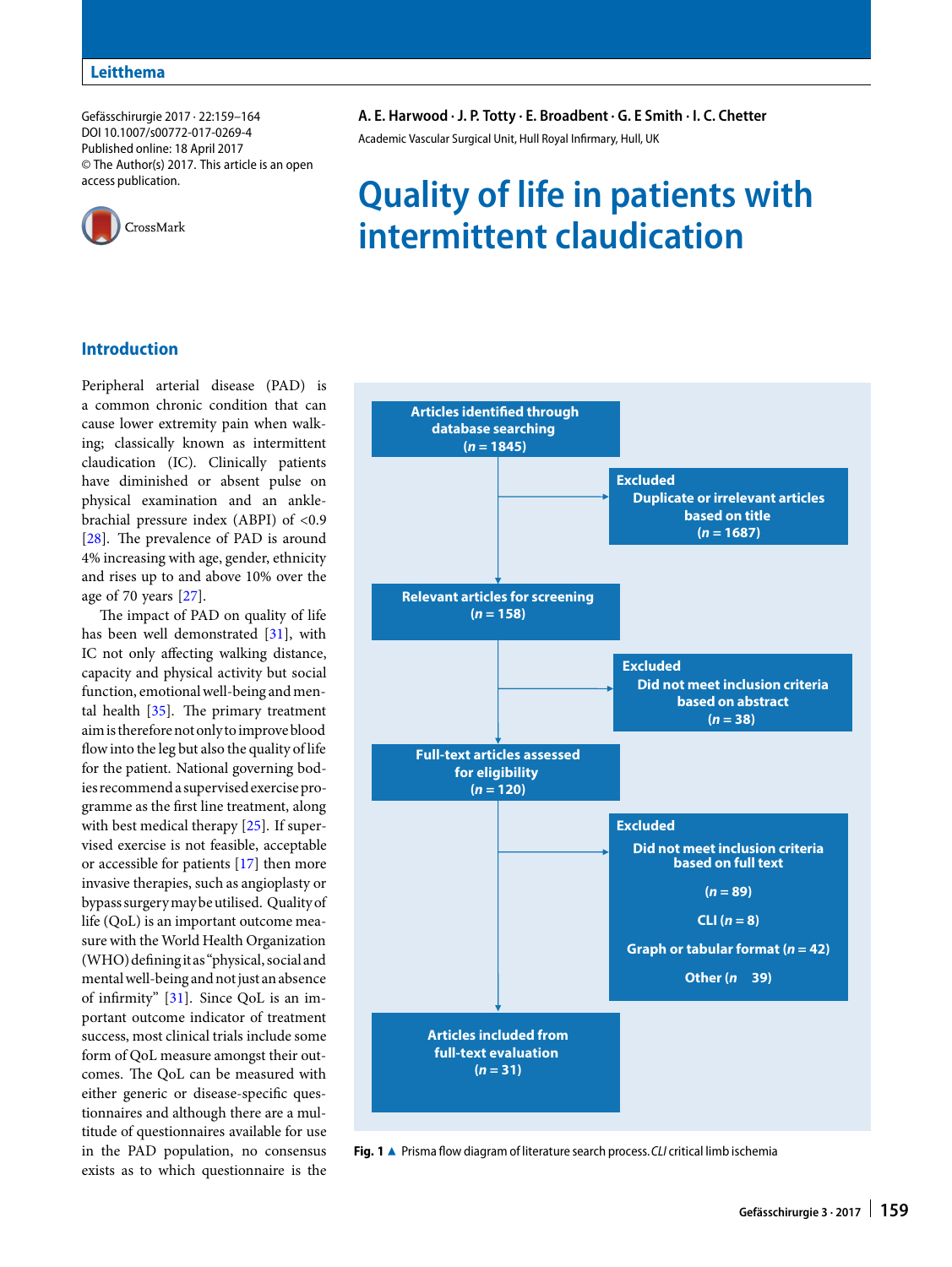### **Leitthema**

<span id="page-2-0"></span>

| Summary of the study characteristics including all values for PAD patients (ABPI is taken at rest in the worst affected limb an data are<br>Table 1<br>presented as mean ±SD) |                                      |                    |                 |               |                 |                                                                   |                                                                       |  |  |  |
|-------------------------------------------------------------------------------------------------------------------------------------------------------------------------------|--------------------------------------|--------------------|-----------------|---------------|-----------------|-------------------------------------------------------------------|-----------------------------------------------------------------------|--|--|--|
|                                                                                                                                                                               | Author, year                         | Sample size<br>(n) | Age (years)     | Males (%)     | <b>ABPI</b>     | Intervention                                                      | <b>QoL</b> used                                                       |  |  |  |
| $\mathbf{1}$                                                                                                                                                                  | Shuriquie et al. [37]                | 96                 | $59 \pm 15.6$   | 65<br>(67.7)  | Not reported    | <b>Bypass surgery</b>                                             | AUSVIQOL-<br>Arabic                                                   |  |  |  |
| 2                                                                                                                                                                             | Haitjema et al. [16]                 | 865                | 68              | 623<br>(72.0) | $0.59 \pm 0.21$ | Endarterectomy                                                    | SF36                                                                  |  |  |  |
| 3                                                                                                                                                                             | Prévost et al. [36]                  | 46                 | $60.3 \pm 8$    | 40<br>(87.0)  | $0.7 \pm 0.1$   | Home exercise pro-<br>gramme                                      | SF36 - French                                                         |  |  |  |
| 4                                                                                                                                                                             | Maksimovic et al.<br>$[28]$          | 102                | $68.9 \pm 8$    | 33<br>(32.4)  | Not reported    | None                                                              | SF36 - Serbian                                                        |  |  |  |
| 5                                                                                                                                                                             | Inglis et al. [21]                   | 173                | $60.5 \pm 15.4$ | 70<br>(40.5)  | Not reported    | None                                                              | <b>SF12</b>                                                           |  |  |  |
| 6                                                                                                                                                                             | <b>Guidon and McGee</b><br>2013 [14] | 44                 | $67 \pm 8$      | 33<br>(75.0)  | $0.77 \pm 0.21$ | Supervised exercise                                               | <b>WIQ</b><br>SF36<br>ICQ                                             |  |  |  |
| 7                                                                                                                                                                             | Fritschi et al. [12]                 | 105                | $68.9 \pm 8.35$ | 64<br>(61.0)  | Not reported    | None                                                              | SF36<br><b>WIQ</b>                                                    |  |  |  |
| 8                                                                                                                                                                             | Frans et al. [11]                    | 40                 | 67              | 25<br>(62.5)  | $0.67 \pm 0.21$ | None                                                              | SF36<br>VascuQoL<br><b>ALDS</b>                                       |  |  |  |
| 9                                                                                                                                                                             | Lee et al. [26]                      | 63                 | $55 \pm 12$     | 15<br>(23.8)  | Not reported    | None                                                              | PAQ                                                                   |  |  |  |
| 10                                                                                                                                                                            | Fakhry et al. [10]                   | 217                | $67.5 \pm 9.5$  | 135<br>(62.2) | $0.62 \pm 0.19$ | Home exercise pro-<br>gramme vs. supervised<br>exercise programme | SF36<br><b>EuroQoL</b><br><b>VascuQoL</b>                             |  |  |  |
| 11                                                                                                                                                                            | Malagoni et al. [29]                 | 250                | $70.5 \pm 9.2$  | 191<br>(76.4) | Not reported    | Home exercise pro-<br>gramme                                      | SF36                                                                  |  |  |  |
| 12                                                                                                                                                                            | Yan et al. [42]                      | 134                | $71 \pm 9$      | 94<br>(70.1)  | $0.6 \pm 0.2$   | None                                                              | <b>WIQ</b>                                                            |  |  |  |
| 13                                                                                                                                                                            | Hedeager Momsen<br>et al. [19]       | 88                 | $67.4 \pm 6.9$  | 56<br>(63.6)  | 0.53            | Revascularisation                                                 | SF36<br><b>WIQ</b>                                                    |  |  |  |
| 14                                                                                                                                                                            | Leicht et al. [27]                   | 28                 | $69 \pm 7.6$    | 22<br>(78.6)  | $0.7 \pm 0.1$   | None                                                              | ICQ<br>SF36                                                           |  |  |  |
| 15                                                                                                                                                                            | Tsai et al. [39]                     | 53                 | $76.2 \pm 3.7$  | 44<br>(83.0)  | $0.7 \pm 0.1$   | Supervised exercise pro-<br>gramme                                | SF36 - Chinese                                                        |  |  |  |
| 16                                                                                                                                                                            | Breek et al. [6]                     | 151                | 63              | 100<br>(66.2) | Not reported    | None                                                              | WHOQoL-100                                                            |  |  |  |
| 17                                                                                                                                                                            | <b>Bosch and Hunink</b><br>$[4]$     | 254                | 58              | 183<br>(72.0) | Not reported    | None                                                              | RAND-36<br>HUI3<br>EQ5D                                               |  |  |  |
| 18                                                                                                                                                                            | Hicken et al. [20]                   | 96                 | 68              | 64<br>(66.7)  | >0.9            | None                                                              | EQ5D                                                                  |  |  |  |
| 19                                                                                                                                                                            | Mangiafico et al.<br>$[30]$          | 42                 | $64 \pm 8$      | 37<br>(88.1)  | $0.55 \pm 0.22$ | Drug intervention<br>(prostaglandin)                              | <b>WIQ</b><br>RAND-36                                                 |  |  |  |
| 20                                                                                                                                                                            | Bartman et al. [2]                   | 44                 | $70.5 \pm 6$    | 43<br>(97.7)  | < 0.9           | None                                                              | SF36<br>HUI3<br>Rating scale                                          |  |  |  |
| 21                                                                                                                                                                            | Cook and Galland [9] 24              |                    | 66              | 12<br>(50.0)  | Not reported    | Revascularisation                                                 | <b>EuroQoL</b><br>Walking distance<br>score<br>Visual analog<br>scale |  |  |  |
| 22                                                                                                                                                                            | Je et al. [22]                       | 149                | $70.3 \pm 9.7$  | 125<br>(83.9) | $0.75 \pm 0.24$ | Revascularisation                                                 | PAQ                                                                   |  |  |  |
| 23                                                                                                                                                                            | Oka and Sanders<br>$[34]$            | 74                 | $72 \pm 7$      | 56<br>(75.7)  | $0.67 \pm 0.14$ | None                                                              | SF36                                                                  |  |  |  |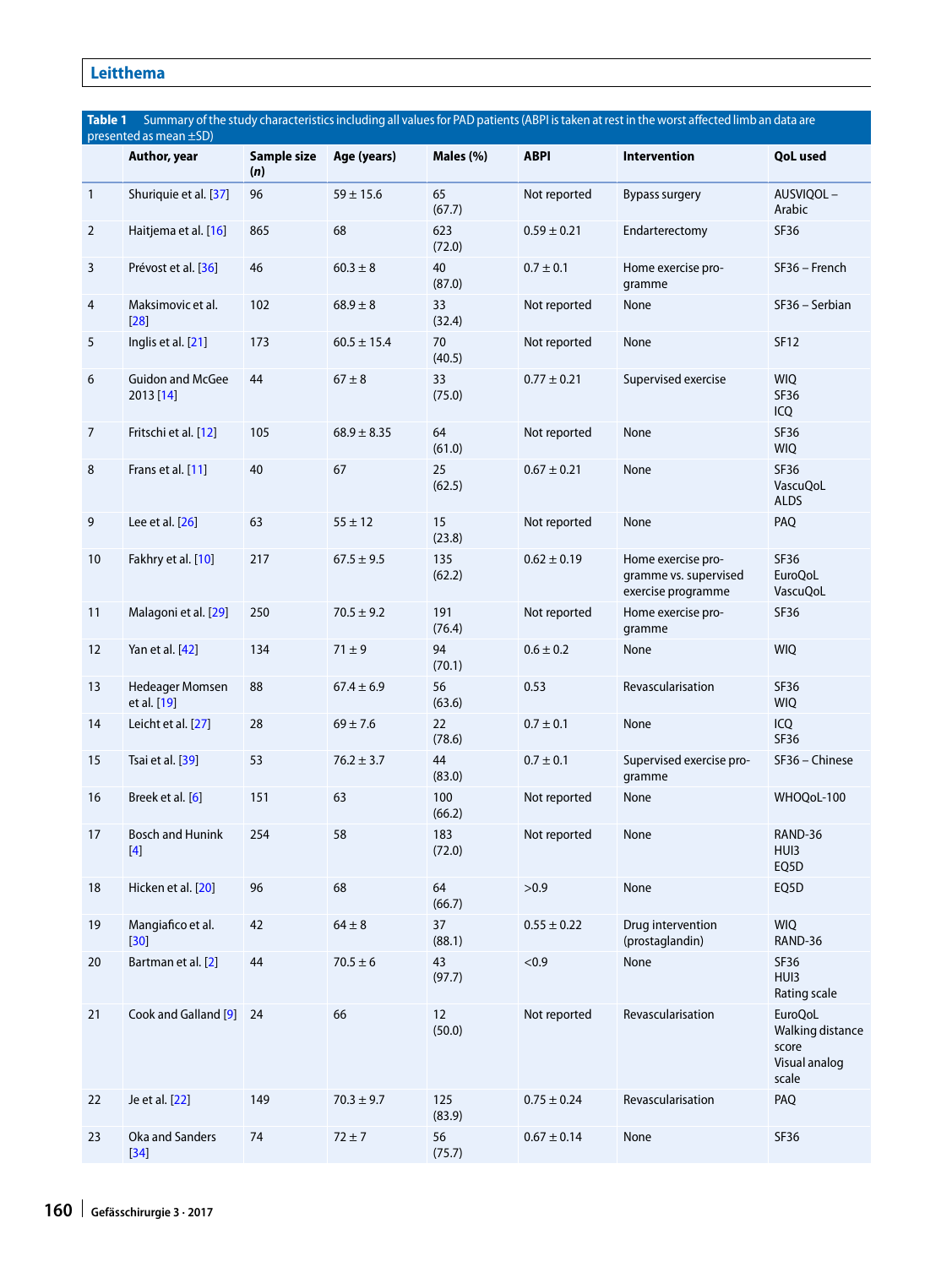most appropriate in this group. To date, there has been no systematic review of QoL assessment methods and outcomes in clinical trials involving claudicants or following interventional procedures for PAD. The following review aims to correct this deficit in the literature.

#### **Methods**

#### Search strategy

A systematic review of randomised clinical trials including a primary analysis of QoL via questionnaire was performed. The Preferred Reporting Items for Systematic Reviews and Meta-Analyses (PRISMA) guidelines was used for reporting search results.

#### Inclusion criteria

Trials involving patients with diagnosed PAD were included (either clinically or by questionnaire). Any study involving patients with critical limb ischemia or self-reported PAD status was excluded. Any trial which had QoL as the primary outcome data was included with no limit being placed on the type of questionnaire used.

#### Database search

This systematic search of the MEDLINE, CENTRAL and Embase databases was performed. The search strategy aimed to include any trial where QoL was specified as the primary outcome measure. Search terms used were: "intermittent claudication" [OR] "peripheral arterial disease" [AND] "QUALITY OF LIFE" [OR] "SF36" [OR] "QUESTIONNAIRE" [OR] "EQ5D" [OR] "VASCUQOL".

Searches were limited to run from 1947 to September 2016, full text articles related to adults over the age of 18 years and published in the English language. Abstracts were independently assessed for relevance by two reviewers (A. H & J. T). Citations from the full texts of relevant reports were hand searched for other relevant references.

#### **Abstract · Zusammenfassung**

Gefässchirurgie 2017 · 22:159–164 DOI 10.1007/s00772-017-0269-4 © The Author(s) 2017. This article is an open access publication.

#### **A. E. Harwood · J. P. Totty · E. Broadbent · G. E. Smith · I. C. Chetter**

#### **Quality of life in patients with intermittent claudication**

#### **Abstract**

the lower limbs when walking and has been regarded as an important measure in clinical missing at least one domain when reported trials investigating intermittent claudication. in the results of the study. Mean standard questionnaire to be used. This review aims to examine the QoL questionnaires used in **Discussion.** Despite previous recommentrials investigating peripheral arterial disease dations for Europewide standardisation

**Material and methods.** A systematic review of randomised clinical trials including a primary analysis of QoL via questionnaire remain in use, that their completion is often was performed. Trials involving patients inadequate and that further evidence-based<br>with diagnosed PAD were included (either quidelines on QoL assessment are required to  $\frac{1}{2}$  clinically or by questionnaire). Any trial which guide future research. had QoL as the primary outcome data was included with no limit being placed on the **Keywords** type of questionnaire used. Ankle brachial index · Exercise · Peripheral

**Background.** Intermittent claudication (IC) **Results.** The search yielded a total of 1845 is a common condition that causes pain in articles of which 31 were deemed appropriate<br>the lower limbs when walking and has been for inclusion in the review. In total, 14 shown to severely impact the quality of life different QoL questionnaires were used across<br>(OoL) of patients. The OoL is therefore often 31 studies. Of the questionnaires 24.06% were 31 studies. Of the questionnaires 24.06% were To date, no consensus exits on the type of life deviation varied widely based on the domain questionnaire to be used. This review aims reported, particularly within the SF36. (PAD).<br> **Material and methods.** A systematic review of quality of life assessment, to date no<br> **Material and methods.** A systematic review such tool exists. This review demonstrated that a number of different questionnaires guidelines on QoL assessment are required to

arterial disease · Questionnaire · Review

#### **Lebensqualität bei Patienten mit Claudicatio intermittens**

#### **Zusammenfassung**

(CI) ist eine häufige Erkrankung, die beim and Artikel, von denen 31 für den Einschluss in Gehen Schmerzen in der unteren Extremität die Studie als geeignet befunden wurden. Gehen Schmerzen in der unteren Extremität<br>verursacht und die Lebensgualität (OoL) der Patienten nachweislich beeinträchtigt. Daher kamen in den 31 Studien zum Einsatz. Bei wird die QoL oft als wichtiges Messinstrument 24,06% der Fragebögen fehlte mindestens in klinischen Studien angesehen, welche eine Domäne in den berichteten Studiener-<br>die Claudicatio intermittens untersuchen. The oebnissen. Die mittlere Standardabweichun Bis heute gibt es keinen Konsens bezüglich fiel, je nach berichteter Domäne, sehr der Art des zu verwendenden Lebensqua- unterschiedlich aus, insbesondere im SF36. litätsfragebogens. Ziel dieses Reviews ist **Diskussion.** Trotz früherer Empfehlungen Einsatz kommen. zeigte, dass weiterhin etliche verschiedene

dien einschließlich einer QoL-Primäranalyse mittels Fragebogen wurde durchgeführt. Beurteilung der Lebensqualität notwendig Studien an Patienten mit diagnostizierter sind, um für die zukünftige Forschung PAVK wurden eingeschlossen (entweder wegweisend zu sein. klinisch oder mittels Fragebogen). Jede Studie, die QoL als primären Endpunkt hatte, **Schlüsselwörter** hinsichtlich der Art des verwendeten arterielle Verschlusskrankheit · Fragebogen · Fragebogens. The contract of the Review

**Hintergrund.** Die Claudicatio intermittens **Ergebnisse.** Die Suche ergab insgesamt 1845 Insgesamt 14 verschiedene OoL-Fragebögen gebnissen. Die mittlere Standardabweichung für eine europaweite Standardisierung der untersuchen, die in Studien zur peripheren Beurteilung der Lebensqualität, existiert hier-<br>arteriellen Verschlusskrankheit (PAVK) zum für bis heute kein Instrument. Dieser Review für bis heute kein Instrument. Dieser Review **Material und Methoden.** Ein systematischer Fragebögen verwendet werden, dass deren Revien and Reiten Revien Revi<br>Review von randomisierten klinischen Stu- Vollständigkeit häufig inadäguat ist und Vollständigkeit häufig inadäquat ist und<br>dass weitere evidenzbasierte Leitlinien zur

Knöchel-Arm-Index · Bewegung · Periphere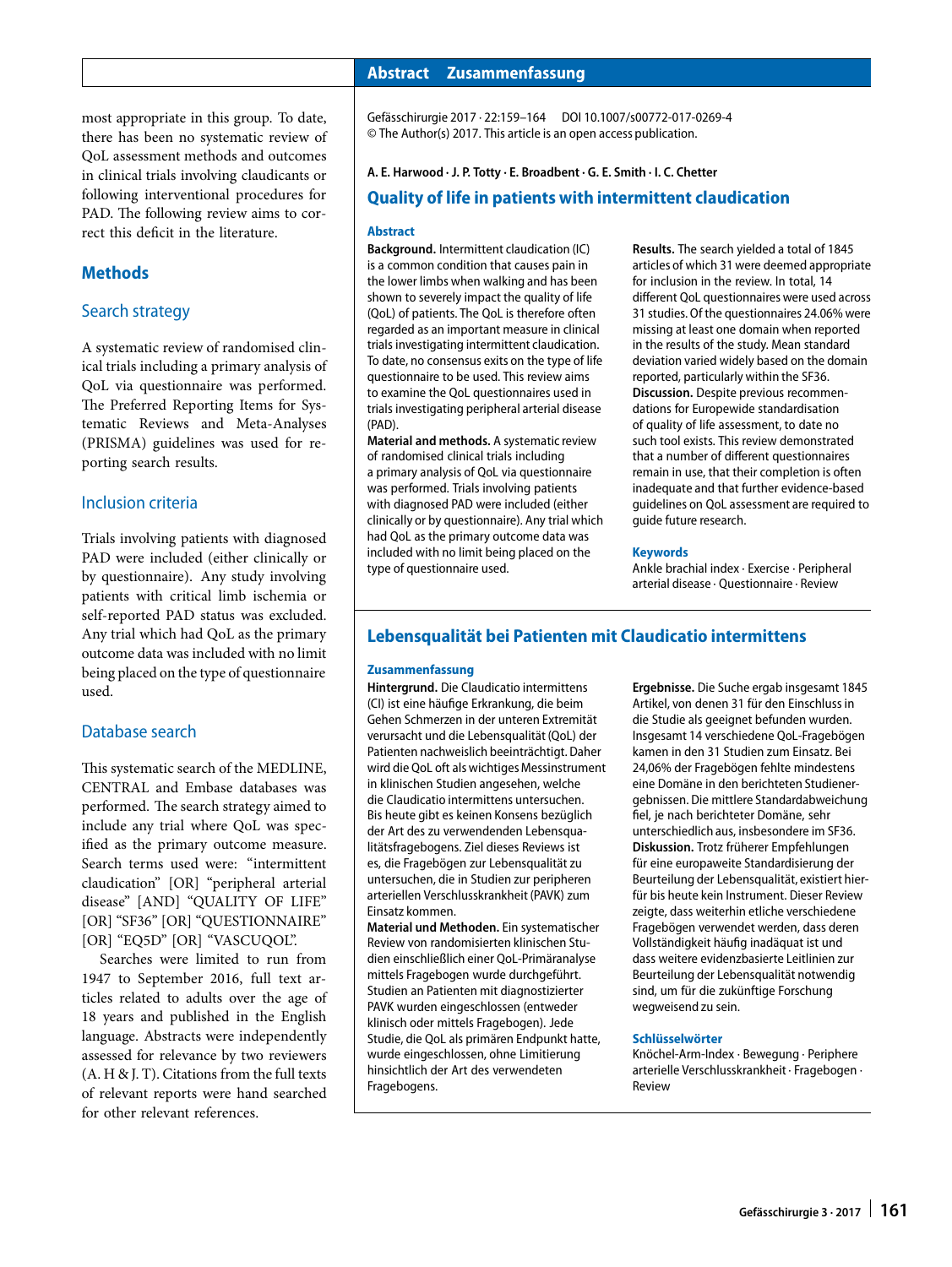Table 1 Summary of the study characteristics including all values for PAD patients (ABPI is taken at rest in the worst affected limb an data are

| presented as mean $\pm$ SD) (Continued)   |                       |                    |                 |               |                 |                                    |                                         |  |  |  |  |
|-------------------------------------------|-----------------------|--------------------|-----------------|---------------|-----------------|------------------------------------|-----------------------------------------|--|--|--|--|
|                                           | Author, year          | Sample size<br>(n) | Age (years)     | Males (%)     | <b>ABPI</b>     | <b>Intervention</b>                | <b>QoL</b> used                         |  |  |  |  |
| 24                                        | Gardner et al. [13]   | 201                | $67 \pm 9$      | 159<br>(79.1) | $0.7 \pm 0.22$  | None                               | <b>SF36</b><br><b>WIQ</b>               |  |  |  |  |
| 25                                        | Kalbaugh et al. [23]  | 54                 | $64.5 \pm 11.2$ | Not reported  | Not reported    | Revascularisation                  | <b>SF36</b>                             |  |  |  |  |
| 26                                        | Nicolai et al. [33]   | 91                 | $66.2 \pm 9.6$  | 56<br>(61.5)  | $0.72 \pm 0.17$ | Supervised exercise pro-<br>gramme | <b>WIQ</b><br>RAND-36<br><b>EuroQoL</b> |  |  |  |  |
| 27                                        | Keeling et al. [24]   | 40                 | 63              | 25<br>(62.5)  | Not reported    | Revascularisation                  | <b>SF36</b>                             |  |  |  |  |
| 28                                        | Virkkunen et al. [40] | 27                 | $69.3 \pm 10.7$ | Not reported  | 0.63            | Revascularisation                  | <b>NHP</b>                              |  |  |  |  |
| 29                                        | Aquarius et al. [1]   | 188                | $64.7 \pm 9.9$  | 119<br>(63.3) | 0.61            | None                               | RAND-36<br>WHOQoL-100                   |  |  |  |  |
| 30                                        | Breek et al. [5]      | 200                | 63              | 135<br>(67.5) | 0.62            | None                               | RAND-36<br>WHOQoL-100                   |  |  |  |  |
| 31                                        | Spertus et al. [38]   | 44                 | $68 \pm 11$     | 24<br>(54.5)  | Not reported    | None                               | PAQ<br><b>WIQ</b><br>SF36               |  |  |  |  |
| <b>ABPI</b> ankle-brachial pressure index |                       |                    |                 |               |                 |                                    |                                         |  |  |  |  |

#### Data extraction

Data were extracted from full text articles by two investigators (A. H & J. T) using a standardised data extraction excel spreadsheet. Any disagreement as to inclusion of an article between the two assessinginvestigatorswas settled by consensus with a third investigator (G. S).

#### **Results**

#### Search results

As summarised in **a** Fig. [1](#page-1-0), the search yielded a total of 1845 articles of which 31were deemed appropriate forinclusion in the review (**a** Table [1](#page-2-0)).

A range of interventions (including revascularisation, drug intervention and exercise therapy) were used in included papers alongside a variety of QoL data. The QoL data collection varied widely in both the timing of collection and the tool or questionnaire utilised. Study characteristics including sample size, age and ankle-brachial pressure indices (ABPI) and QoL data collection tools utilised are summarised in . **Table [1](#page-2-0)**.

#### **Number of questionnaires used**

A wide variety of QoL measuring tools were used in the studies included in the review. The most commonly used tool was the Short Form 36 (SF-36) or variations of it, used in 23 out of the 31 studies included (74.19%) with a total of  $3256$  patients and 12 studies used the SF-36 in its English form [\[2,](#page-5-5) [10](#page-5-2)[–14,](#page-6-10) [19,](#page-6-14) [20,](#page-6-16) [23,](#page-6-20) [24,](#page-6-22) [34,](#page-6-19) [38\]](#page-6-24). Translated versions of theSF-36were used in Serbian [\[28\]](#page-6-0), Dutch [\[16\]](#page-6-7), French  $[36]$ , Italian  $[29]$  and Chinese  $[39]$ . Of the 23 studies 5 utilised the RAND-36 tool  $[1, 4, 5, 30, 33]$  $[1, 4, 5, 30, 33]$  $[1, 4, 5, 30, 33]$  $[1, 4, 5, 30, 33]$  $[1, 4, 5, 30, 33]$  $[1, 4, 5, 30, 33]$  $[1, 4, 5, 30, 33]$  $[1, 4, 5, 30, 33]$  $[1, 4, 5, 30, 33]$ , which contains the same question set as the SF-36 but is analysed differently  $[18]$ . The second most common questionnaire used was the Walking Impairment Questionnaire (WIQ) used in 8 out of 31 studies (total 749 patients) [\[12](#page-5-0)[–14,](#page-6-10) [19,](#page-6-14) [30,](#page-6-17) [33,](#page-6-21) [38,](#page-6-24) [42\]](#page-6-13), including a direct comparison by Nicolai et al. of the WIQ and the SF-36. This is followed by the EuroQol questionnaire, or EQ–5D, used in 4 studies (586 patients) [\[4,](#page-5-4) [9,](#page-5-6) [10,](#page-5-2) [33\]](#page-6-21).

In each of three studies two questionnaires were used; the Peripheral Artery Disease Quality of Life (PADQOL) tool [\[22,](#page-6-18) [26,](#page-6-11) [38\]](#page-6-24) and the World Health Organization Quality of Life (WHOQoL-100) [\[1,](#page-5-8) [5,](#page-5-9) [6\]](#page-5-3). Other studies used included the Australian Vascular Quality of Life Index (AUSVIQOL) [\[37\]](#page-6-6), the Vascular Quality of Life questionnaire (VASCUQOL) [\[10,](#page-5-2) [11\]](#page-5-1), the Intermittent Claudication Questionnaire (ICQ)  $[14, 27]$  $[14, 27]$  $[14, 27]$ , the Nottingham Health Profile (NHP) [\[40\]](#page-6-23), the Health Utilities Index (HUI) questionnaire [\[2,](#page-5-5) [4\]](#page-5-4) and Visual Analog Scales [\[9\]](#page-5-6). In total, 14 different QoL assessment tools were used across the 31 studies, with a total of 3928 patients surveyed.

#### **Number of incomplete domains**

A number of studies did not fully report QoL assessment data, with several omitting domains in their final publication. Of the 23 studies using SF-36 or a variant, 6 (26.09%) reported the results of 10 domains [\[11,](#page-5-1) [12,](#page-5-0) [14,](#page-6-10) [23,](#page-6-20) [34,](#page-6-19) [38\]](#page-6-24), including a Physical Component Summary (PCS) and Mental Component Summary (MCS). The median reported domain in the SF-36 group was 8 (range 2–10). Apart from the PCS and MCS, the most commonly omitted domain of the SF-36 was Mental Health [\[10,](#page-5-2) [30\]](#page-6-17). Only 1 out of 8 (12.5%) [\[42\]](#page-6-13) studies utilising the WIQ reported pain as an outcome. Stability [\[30\]](#page-6-17) and Activity [\[13\]](#page-5-7) were reported in 1 out of 8 WIQ studies each, with the remaining 5 studies reporting on only 3 domains of the WIQ (62.5%) and 1 out of 3 studies using PADQOL did not report all domains, Spertus et al. [\[38\]](#page-6-24), omitting physical function. Only 1 out of 3 studies utilising the WHOQoL-100 reported all domains, with Breek et al. [\[5\]](#page-5-9) omitting a single domain and Aquarius et al. [\[1\]](#page-5-8) omitting 8. Of the 31 studies in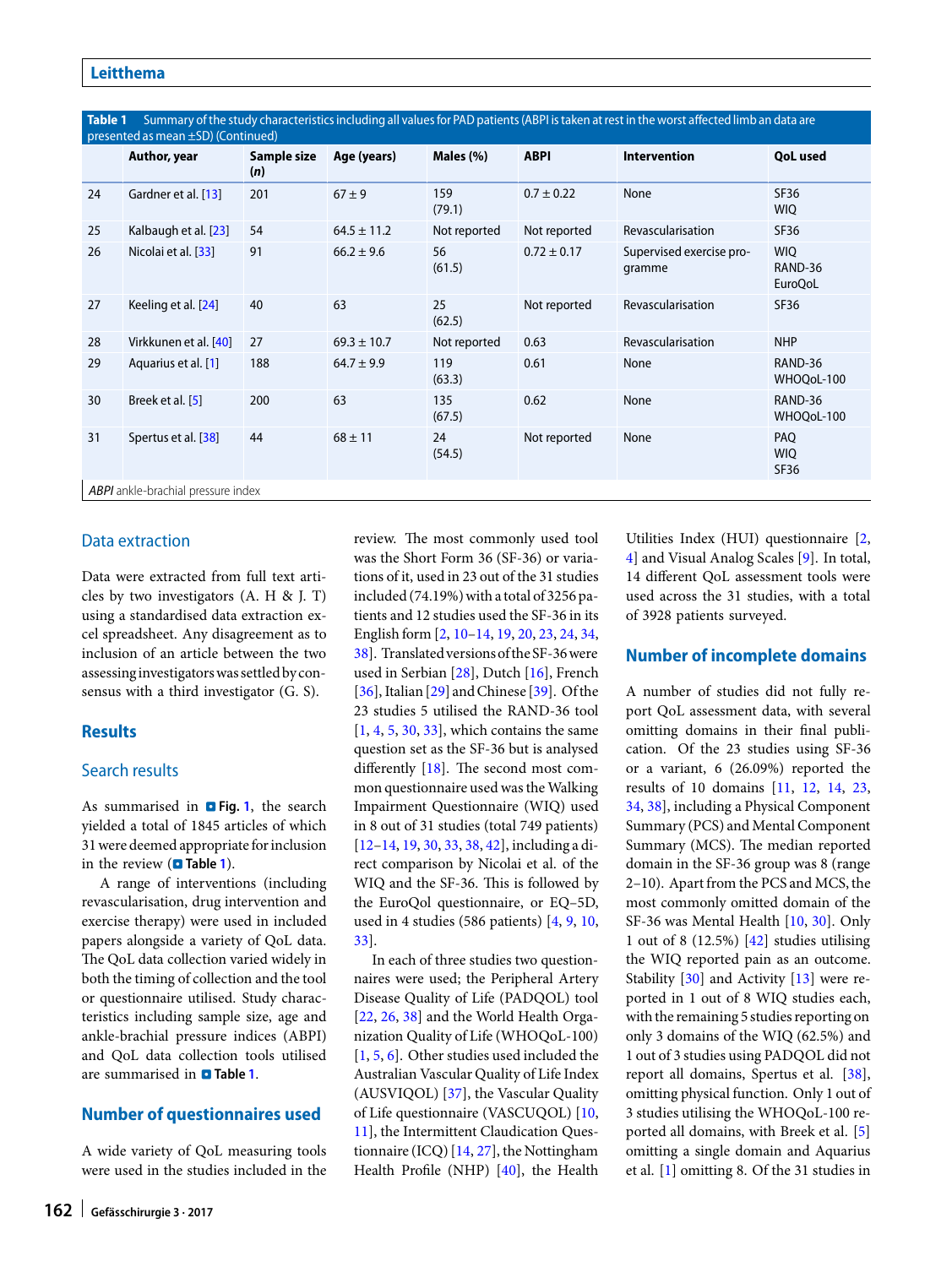this review, 24.06% of all questionnaires were missing at least 1 domain when reported in the results of the study.

#### **Variance of individual results**

A common theme of the extracted QoL data is individual variance of the results. A large majority (86.79%) of results were reported as mean ± standard deviation. Within each QoL questionnaire some domains have very large standard deviations, suggesting the spread of individual results is wide and therefore less reliable. In the two papers using ICQ (measured on a 0–100 scale [\[8\]](#page-5-10)), mean standard deviation was 17.57. In studies using SF-36 or RAND-36 (that also have a total available score of 100  $[41]$ ), mean standard deviation ranged from 14.67 in the Mental Health domain to 29.41 in Role Limitation (Emotional), suggesting that some domains are more reliably interpreted than others.

#### **Discussion**

#### Number of questionnaires used and quality of study completion

Despite a recommendation for Europewide standardisation of QoL assessment in 1997 [\[7\]](#page-5-11) and again in 2009 [\[15\]](#page-6-27), this review found that a wide variety of assessment tools remain in use. These tools differ in the domains that they measure, and although there is crossover of domains in some tools [\[3,](#page-5-12) [4,](#page-5-4) [32\]](#page-6-28), the use of lesser known QoL utilities may lead to difficulty in interpretation of any findings and comparisons between interventions.

This review showed that in those trials where a multidomain QoL utility was used (such as the SF-36, WIQ or WHO-QoL-100), it was common for domains to be omitted in the final report, ofen without explanation. We also found that a number of different QoL assessment tools are in use in patients with PAD, and that these are often incompletely reported. Further, up to date research is needed to identify the most appropriate standard for QoL measurement that is both thorough and related to clinical outcome and acceptable for patients in terms of their ability to understand

the questionnaire and the time taken to complete it.

#### **Limitations**

This review focussed on articles where data was presented numerically for individual QoL assessment tools, and therefore could be extracted from the study for further analysis. This accounts somewhat for the high number of exclusions between full text screening (120), and the final number of papers (31) included in the review (full reasons for exclusion are shown in **D** Fig. [1](#page-1-0)). A total of 13 studies presented their data in graphical format only, or had no data present to extract, 15 studies presented only data comparing two different QoL utilities, the majority of these presenting correlation coefficients and 9 articles did not present results as mean values, instead presenting median, mode, range or quintiles.

#### **Practical conclusion**

**Whilst QoL is regarded as an important clinical outcome measure for use in patients with PAD, this review found that standardisation of reporting QoL outcomes was poor, suggesting that a consensus on reporting standards relating to QoL measures is needed in order to guide future study design and allow more accurate comparisons between interventions.** 

#### **Corresponding address**



**A. E. Harwood, BSc, MSc, PgCert**

Academic Vascular Surgical Unit, Hull Royal Infirmary Anlaby Road, HU3 2JZ Hull, UK

Amy.Harwood@hey.nhs.uk

Open access funding provided by University of Hull.

#### **Compliance with ethical guidelines**

**Conflict of interests.** A. E.Harwood, J. P. Totty, E. Broadbent, G. E. Smith and I. C. Chetter declare that they have no competing interests.

This article does not contain any studies with human participants or animals performed by any of the authors.

**Open Access.** Thisarticleisdistributedunder the terms ofthe Creative Commons Attribution 4.0 International License [\(http://creativecommons.org/licenses/by/](http://creativecommons.org/licenses/by/4.0/) [4.0/\)](http://creativecommons.org/licenses/by/4.0/), which permits unrestricted use, distribution, and reproduction in anymedium, provided you give appropriate credit to the original author(s) and the source, provide a link to the Creative Commons license, and indicate if changes were made.

#### **References**

- <span id="page-5-8"></span>1. Aquarius AE, De Vries J, Henegouwen DP et al (2006) Clinical indicators and psychosocial aspects in peripheral arterial disease. Arch Surg 1960(141):161-166 (discussion 166)
- <span id="page-5-5"></span>2. Bartman BA, Rosen MJ, Bradham DD et al (1998) Relationship between health status and utility measures in older claudicants. Qual Life Res 7:67–73
- <span id="page-5-12"></span>3. Bosch JL,HalpernEF,GazelleGS(2002)Comparison of preference-based utilities of the short-form 36 health survey and health utilities index before and after treatment of patients with intermittent Claudication.MedDecisMaking22:403–409
- <span id="page-5-4"></span>4. Bosch JL, Hunink MGM (2000) Comparison of the Health Utilities Index Mark 3 (HUI3) and the EuroQol EQ-5D in patients treated for intermittent claudication. Qual Life Res 9:591-601
- <span id="page-5-9"></span>5. Breek JC, De Vries J, Van Heck GL et al (2005) Assessment of disease impact in patients with intermittent claudication: discrepancy between health status and quality of life. J Vasc Surg 41:443–450
- <span id="page-5-3"></span>6. Breek JC, Hamming JF, De Vries J et al (2001) Quality of life in patients with intermittent claudication using the World Health Organisation (WHO) questionnaire. Eur J Vasc Endovasc Surg 21:118–122
- <span id="page-5-11"></span>7. Chetter IC, Spark JI, Dolan P et al (1997) Quality of life analysis in patients with lower limb ischaemia: suggestions for European standardisation. Eur J Vasc Endovasc Surg 13:597-604
- <span id="page-5-10"></span>8. Chong PF, Garratt AM, Golledge J et al (2002) The intermittent claudication questionnaire: a patientassessed condition-specific health outcome measure. J Vasc Surg 36:764–771 (discussion 863–764)
- <span id="page-5-6"></span>9. Cook TA, Galland RB (1997) Quality of life changes after angioplasty for claudication: mediumterm results affected by comorbid conditions. Cardiovasc Surg 5:424-426
- <span id="page-5-2"></span>10. Fakhry F, Spronk S, De Ridder M et al (2011) Longterm effects of structured home-based exercise program on functional capacity and quality of life in patients with intermittent claudication. Arch Phys Med Rehabil 92:1066-1073
- <span id="page-5-1"></span>11. Frans FA, Van Wijngaarden SE, Met R et al (2012) Validation of the Dutch version of the VascuQol questionnaireand theAmsterdamLinearDisability Score in patients with intermittent claudication. Qual Life Res21:1487–1493
- <span id="page-5-0"></span>12. Fritschi C, Collins EG, O'connell S et al (2013) The effects of smoking status on walking ability and health-related quality-of-life in patients with peripheral arterial disease. J Cardiovasc Nurs 28:380–386
- <span id="page-5-7"></span>13. Gardner AW, Montgomery PS, Parker DE (2006) Metabolic syndrome impairs physical function,